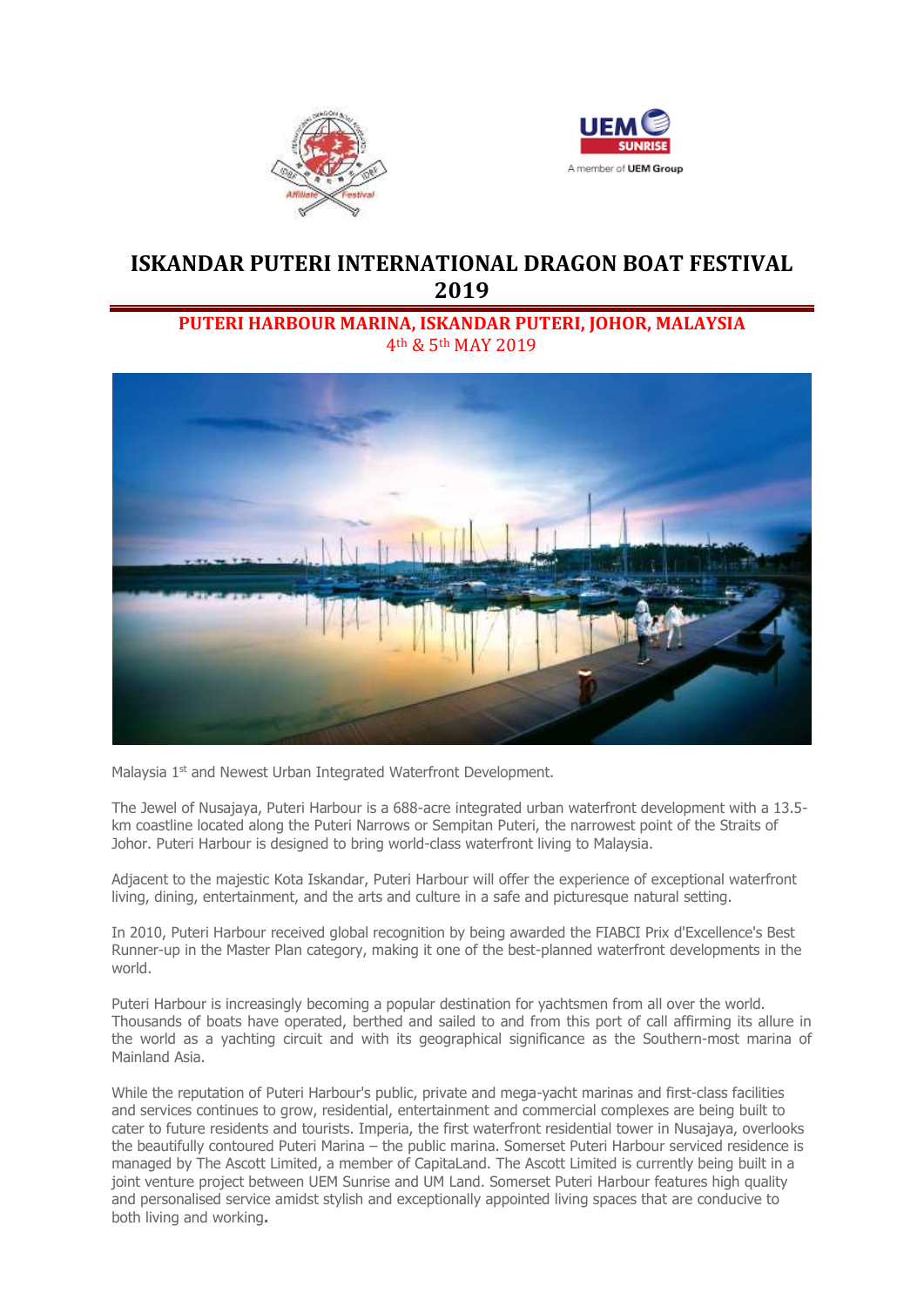# **INFORMATION BULLETIN NO.1**

The Iskandar Puteri International Dragon Boat Festival Committee (IPIDBF) in conjunction with the Iskandar Puteri International Dragon Boat Festival 2019 cordially invites dragon boat crews from around the world to participate in this festival which will be held at the Puteri Harbour Marina, Iskandar Puteri, Johor, Malaysia on **4 th & 5 th May 2019.**

### **Competition Regulations and Racing Rules**

This race will be conducted under the IDBF Competition Regulations and Rules of Racing. All participating crews are required to submit the Entry Form (through online) together with Entry Fee to IPIDBF no later than **1 th March 2019.**

### **Divisions, Racing & Competition Classes and Distances**

The Competition Divisions, Racing and Competition Classes that will be contested are listed below, provided a minimum of 4 entries are received for each competition class.

|               | <b>Events</b>                             | 200 m | 500 m |
|---------------|-------------------------------------------|-------|-------|
|               | International Premier Open - 12 Racers    |       |       |
| $\mathcal{P}$ | International Premier Mixed - 12 Racers   |       |       |
| 3             | International Premier Women - 12 Racers   |       |       |
| 4             | International Senior 50 Open - 12 Racers  |       |       |
| 5             | International Junior U24 Open - 12 Racers |       |       |

### **Division**

**Premier –** the primary class of racing. There are no restrictions on competitor's age. Open to all crews.

**Senior 50** – Aged 50 years and above (born on or before year 1969); with the exception of the Drummer.

**Junior Under 24 –** Aged 12 years but under 24 years (born between year 1996 and 2007); with the exception of the Steerer (Helm).

### **Racing Class**

**Open –** no restriction on crew composition (gender)

**Mixed –** minimum of four (4) and maximum of six (6) female paddlers not including drummer / steerer

**Women –** for female crews; with the exception of the Steerer only

### **Distance**

200 & 500 meters straight course on 4 racing lanes

### **Racing Style**

Seated

### **Team**.

A team is permitted to compete with only **One** team name (not A & B team)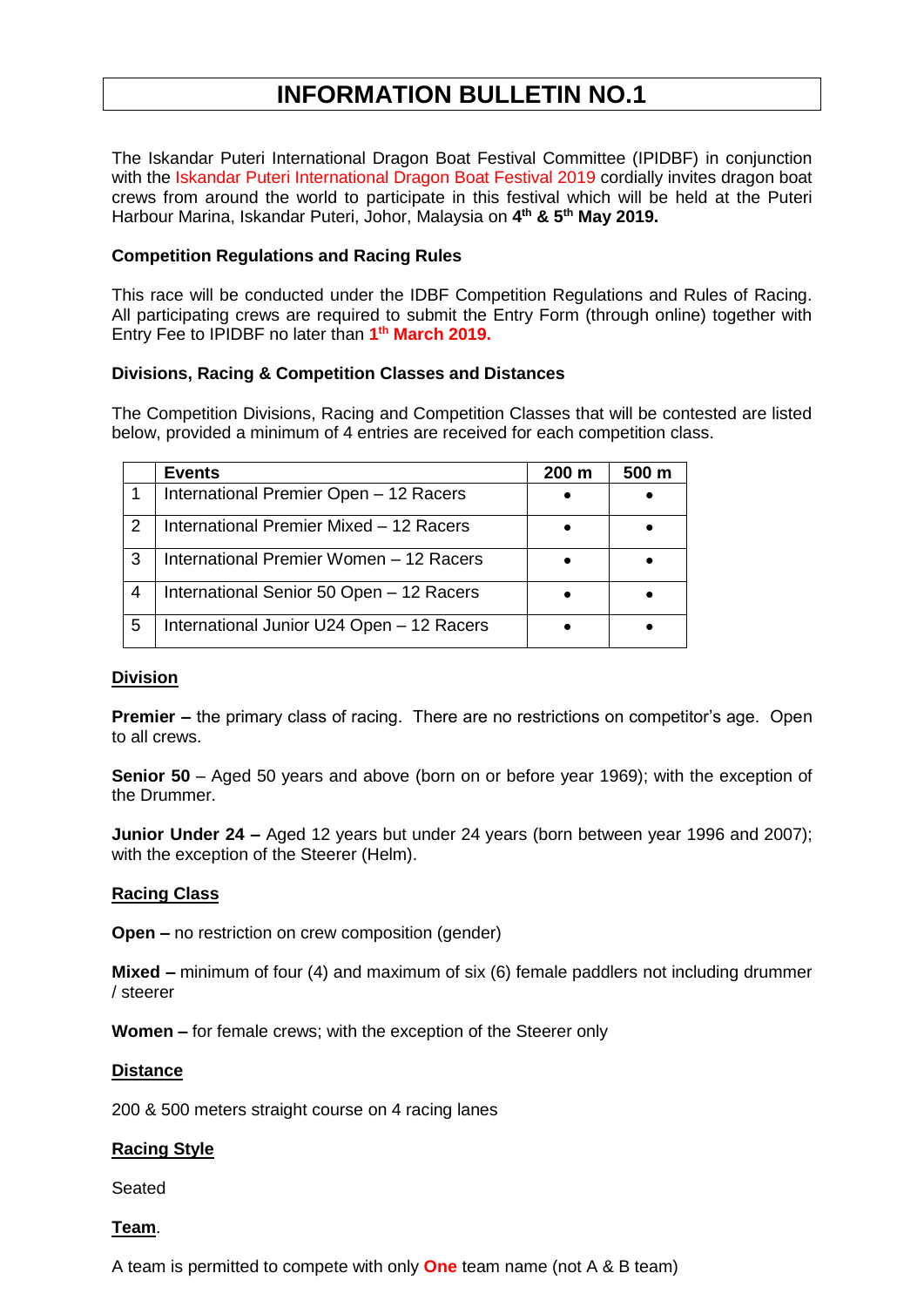## **Participant**

A participant can represent in **One** team only

### **Number of Participant per Team**

```
8 to 10 paddlers ]
1 drummer 1 maximum 14 participants only will be required in the Crew List
1 steerer 1
2 reserves ]
Total 14 participant
```
### **Boat**

IDBF Specification dragon boat (IDBF 1222 / Standard Boat) will be provided.

### **Paddles**

Paddlers are required to use their own IDBF Spec 202a Racing paddles only.

#### **Personal Flotation Devices/Aids (PFD/PFAs) - Compulsory**

Participants are required to wear their own PFDs when racing / training.

#### **Entry Fees**

An entry fee of **USD50 (MYR210)** has to be paid together with the Entry Form for each event/distance.

### **Provisional Programme**

| Fri, 3 May | <b>Crews arrival / Practice Sessions</b><br>• Crew Manager Registration (compulsory)<br>• Crew Manager's Meeting (compulsory) |
|------------|-------------------------------------------------------------------------------------------------------------------------------|
| Sat, 4 May | <b>Opening Ceremony</b><br>Race Day (200 m)                                                                                   |
| Sun, 5 May | • Race Day $(500 \text{ m})$                                                                                                  |
| Mon, 6 May | Sightseeing (own arrangement) or crews departure                                                                              |

The above programme is provisional and is provided to assist crews with their initial planning. This programme is subject to changes. The competition classes by day will be confirmed after all confirmed Entry Forms have been received.

### **Prizes**

Prizes will be confirmed in the next Bulletin.

#### **Accommodations**

There are many choices of accommodation near to the race site. If you require our recommendation, please write to us for further details.

#### **Confirmed Entry Form Submission**

**Please submit through this online link >><http://bit.ly/IPIDBFentryform> Closing date: 1 th March 2019**